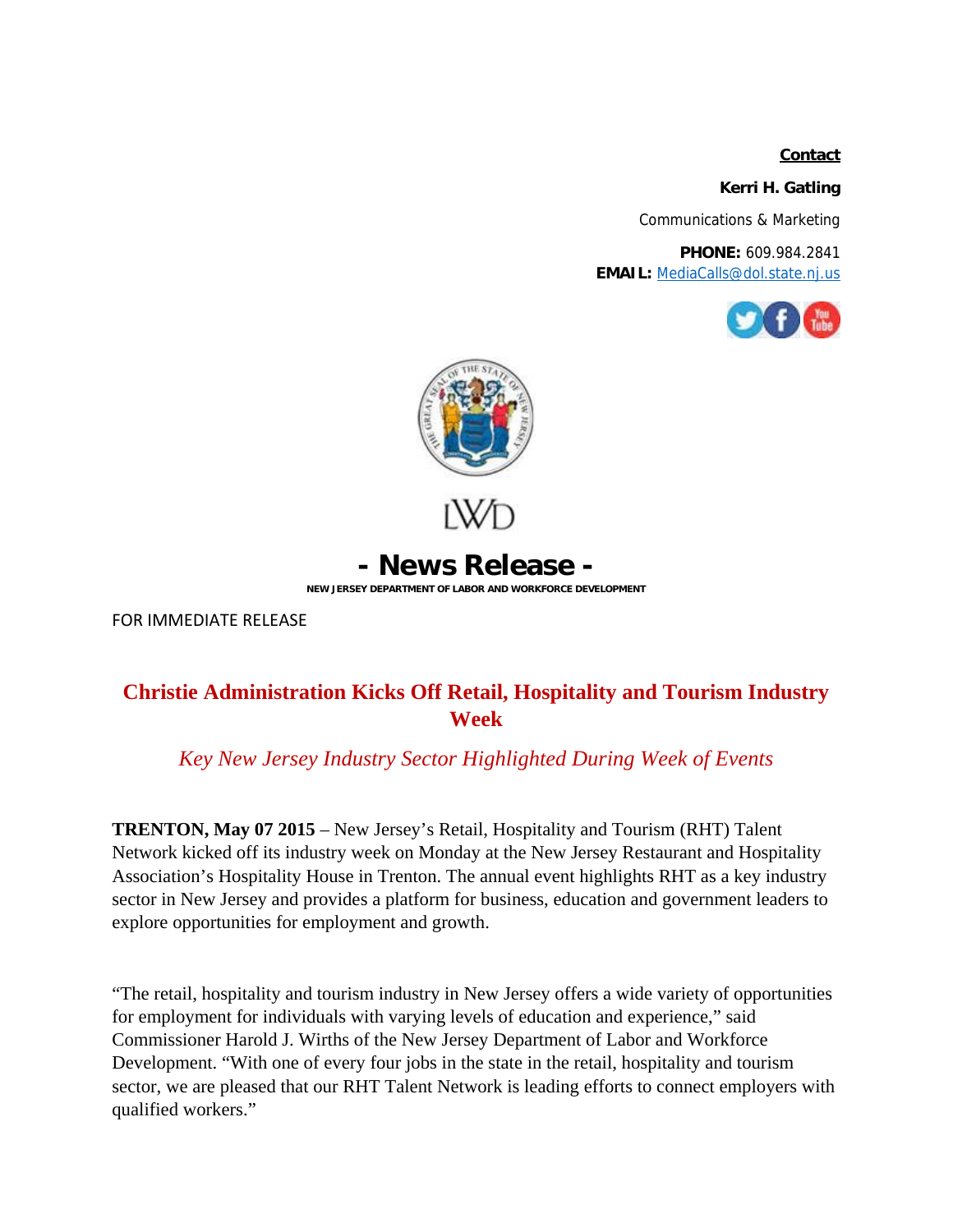The RHT Talent Network, created by the New Jersey Department of Labor and Workforce Development, is one of seven talent networks centering on key industries sectors in the Garden State. This network shares leadership between Fairleigh Dickinson University (FDU) in North Jersey and the Richard Stockton College in South Jersey because of the extensive programs each institution offers students in hospitality and tourism management.

Deputy Commissioner Aaron Fichtner presented a proclamation from Governor Christie to Sandra Bleckman, director of the RHT (North) Talent Network and to Caitlyn Weiss, director of the RHT (South) Talent Network at the kick-off event which also recognized Marilou Halvorsen, president of the New Jersey Restaurant and Hospitality Association, for her leadership in representing 25,000 hospitality establishments which generate \$14 billion in annual sales.

More than half of New Jersey workers are employed in the seven industry clusters represented by New Jersey talent networks, which account for more than two-thirds of wages paid in the state. The other six industries led by New Jersey talent networks are: Transportation, Logistics and Distribution; Life Sciences; Advanced Manufacturing; Financial Services; Technology and Entrepreneurship; Health Care.

Go to *www.RHTTN.com* for a full schedule of Retail, Hospitality and Tourism activities.

For more information about New Jersey's Talent Networks go to *www.Jobs4Jersey.com.*